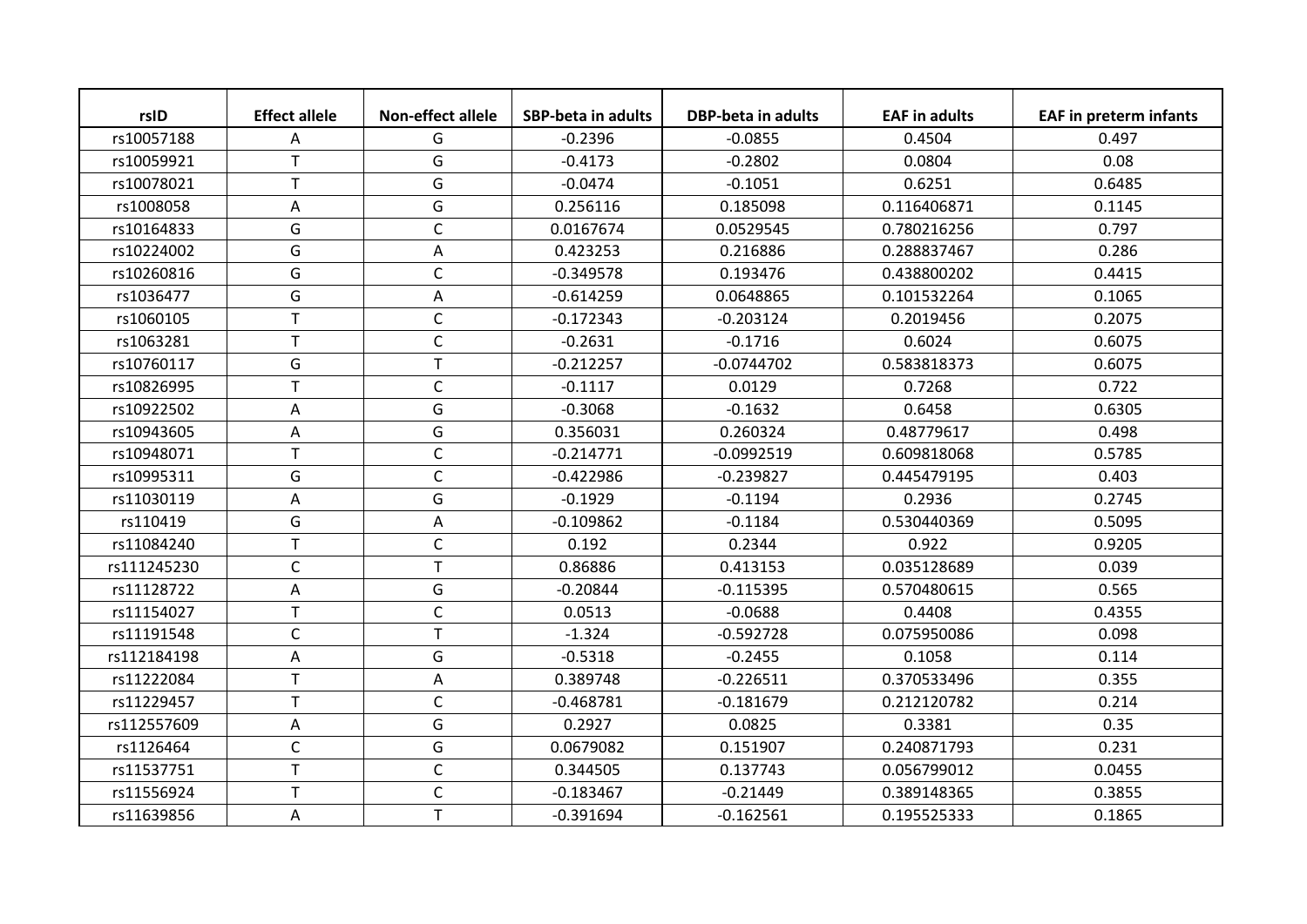| rs11643209  | $\mathsf T$  | G            | $-0.2216$   | $-0.0791$    | 0.459       | 0.4115 |
|-------------|--------------|--------------|-------------|--------------|-------------|--------|
| rs11689667  | $\mathsf{T}$ | $\mathsf{C}$ | 0.1056      | $-0.0277$    | 0.5548      | 0.5595 |
| rs11690961  | Α            | $\mathsf{C}$ | 0.0621      | $-0.1981$    | 0.887       | 0.8975 |
| rs117006983 | Α            | G            | 0.6954      | $-0.1711$    | 0.0334      | 0.0115 |
| rs11719057  | $\mathsf C$  | G            | $-0.1969$   | $-0.1162$    | 0.3562      | 0.365  |
| rs1173771   | G            | Α            | 0.737785    | 0.323915     | 0.60133658  | 0.591  |
| rs12374077  | $\mathsf{C}$ | G            | 0.1327      | 0.1272       | 0.3464      | 0.367  |
| rs12405515  | $\mathsf T$  | G            | $-0.0314$   | $-0.118$     | 0.5731      | 0.575  |
| rs12408022  | $\mathsf T$  | $\mathsf C$  | 0.2274      | 0.1721       | 0.2629      | 0.2675 |
| rs1250259   | Α            | T.           | $-0.2457$   | $-0.0342$    | 0.7387      | 0.7315 |
| rs12521868  | Τ            | G            | 0.0377962   | $-0.0902427$ | 0.42833719  | 0.3955 |
| rs12627651  | Α            | G            | 0.246549    | 0.144417     | 0.28234267  | 0.272  |
| rs12628032  | $\mathsf T$  | $\mathsf{C}$ | 0.2675      | 0.057        | 0.3236      | 0.311  |
| rs12731740  | $\mathsf{T}$ | $\mathsf{C}$ | $-0.1218$   | 0.1016       | 0.1181      | 0.1165 |
| rs1275988   | $\mathsf T$  | $\mathsf C$  | $-0.550967$ | $-0.270543$  | 0.615451229 | 0.618  |
| rs12906962  | $\mathsf T$  | $\mathsf{C}$ | $-0.2631$   | $-0.1551$    | 0.672       | 0.659  |
| rs12921187  | $\mathsf T$  | G            | $-0.2341$   | $-0.1467$    | 0.4208      | 0.4275 |
| rs12940887  | $\mathsf{T}$ | $\mathsf C$  | 0.241631    | 0.18101      | 0.362980367 | 0.355  |
| rs12941318  | $\mathsf T$  | $\mathsf C$  | $-0.2263$   | $-0.096$     | 0.4952      | 0.4795 |
| rs12946454  | T            | Α            | 0.430148    | 0.192238     | 0.268093156 | 0.2655 |
| rs12958173  | $\mathsf C$  | Α            | $-0.32563$  | $-0.177854$  | 0.705331057 | 0.7    |
| rs13082711  | $\mathsf C$  | T            | 0.270467    | 0.171669     | 0.243618773 | 0.224  |
| rs13107325  | $\mathsf T$  | $\mathsf{C}$ | $-0.751388$ | $-0.668255$  | 0.075016681 | 0.0655 |
| rs13112725  | $\mathsf C$  | G            | 0.4501      | 0.2578       | 0.7676      | 0.766  |
| rs13139571  | Α            | $\mathsf C$  | $-0.410025$ | $-0.313775$  | 0.233695575 | 0.24   |
| rs13205180  | $\mathsf T$  | $\mathsf C$  | 0.0361      | 0.1232       | 0.4841      | 0.4935 |
| rs13209747  | $\mathsf T$  | $\mathsf{C}$ | 0.591832    | 0.328076     | 0.437769552 | 0.4545 |
| rs1322639   | Α            | G            | 0.1574      | $-0.1036$    | 0.7694      | 0.785  |
| rs13238550  | Α            | G            | 0.2117      | 0.1136       | 0.3971      | 0.385  |
| rs1327235   | G            | Α            | 0.359196    | 0.25765      | 0.477310799 | 0.461  |
| rs13333226  | G            | Α            | $-0.365994$ | $-0.345143$  | 0.182890646 | 0.178  |
| rs13359291  | Α            | G            | 0.455211    | 0.293887     | 0.149951733 | 0.154  |
| rs13420463  | Α            | G            | 0.2441      | 0.0847       | 0.7752      | 0.779  |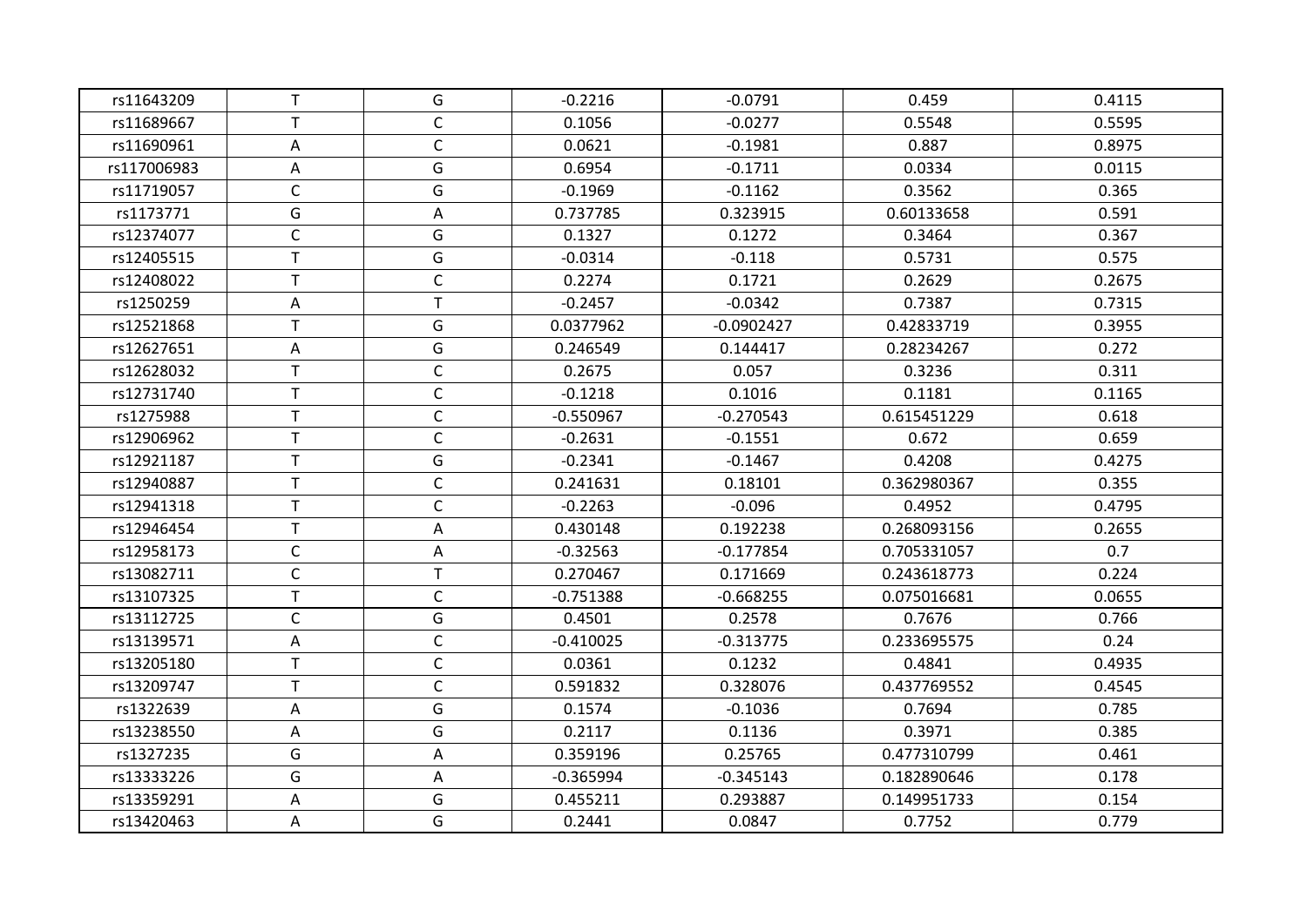| rs1344653   | G            | Α            | 0.339278    | $-0.046404$   | 0.499992547 | 0.5175 |
|-------------|--------------|--------------|-------------|---------------|-------------|--------|
| rs1378942   | Α            | $\mathsf{C}$ | $-0.535678$ | $-0.432687$   | 0.67765222  | 0.5065 |
| rs138643143 | Α            | G            | 0.4304      | 0.0412        | 0.0485      | 0.058  |
| rs143112823 | Α            | G            | $-0.5601$   | $-0.2948$     | 0.073       | 0.086  |
| rs1438896   | T            | $\mathsf{C}$ | 0.2707      | 0.1865        | 0.3039      | 0.3145 |
| rs1458038   | $\mathsf T$  | $\mathsf C$  | 0.994191    | 0.560607      | 0.291183402 | 0.3105 |
| rs1530440   | $\mathsf T$  | $\mathsf{C}$ | $-0.693345$ | $-0.463388$   | 0.186507148 | 0.185  |
| rs1563788   | $\mathsf T$  | $\mathsf C$  | 0.308038    | 0.105707      | 0.280658636 | 0.31   |
| rs1566497   | Α            | $\mathsf{C}$ | 0.0993      | $-0.06$       | 0.4109      | 0.417  |
| rs167479    | $\mathsf T$  | G            | $-0.675064$ | $-0.389489$   | 0.47215755  | 0.491  |
| rs16823124  | Α            | G            | 0.172011    | 0.245305      | 0.309249585 | 0.3005 |
| rs16833934  | G            | Α            | 0.0843713   | $-0.00164343$ | 0.269198691 | 0.2165 |
| rs16849225  | T            | $\mathsf{C}$ | $-0.392625$ | $-0.0743433$  | 0.2406553   | 0.2165 |
| rs16851397  | G            | A            | 0.445703    | 0.330477      | 0.047022696 | 0.0415 |
| rs17010957  | $\mathsf C$  | $\mathsf{T}$ | 0.320708    | 0.0607271     | 0.149534104 | 0.1375 |
| rs17030613  | $\mathsf C$  | Α            | 0.516119    | 0.411936      | 0.203006772 | 0.2015 |
| rs17059668  | $\mathsf C$  | G            | $-0.2019$   | 0.077         | 0.9222      | 0.933  |
| rs17080102  | $\mathsf{C}$ | G            | $-0.790247$ | $-0.508927$   | 0.06994419  | 0.0565 |
| rs17249754  | Α            | G            | $-0.842269$ | $-0.394326$   | 0.170933831 | 0.157  |
| rs17477177  | $\mathsf C$  | $\mathsf T$  | 0.910665    | $-0.0832514$  | 0.198861459 | 0.204  |
| rs17608766  | $\mathsf C$  | $\mathsf{T}$ | 0.821521    | 0.195549      | 0.146629804 | 0.129  |
| rs17638167  | T            | $\mathsf{C}$ | $-0.298807$ | $-0.186469$   | 0.041453131 | 0.044  |
| rs1799945   | G            | $\mathsf C$  | 0.524919    | 0.413209      | 0.149951733 | 0.1485 |
| rs1813353   | $\mathsf C$  | $\mathsf{T}$ | $-0.646935$ | $-0.354429$   | 0.334436858 | 0.3625 |
| rs1886773   | Α            | G            | $-0.3543$   | 0.1299        | 0.0439      | 0.039  |
| rs1925153   | $\mathsf T$  | $\mathsf{C}$ | $-0.147755$ | 0.0899907     | 0.44988611  | 0.4365 |
| rs1953126   | $\mathsf C$  | $\mathsf{T}$ | $-0.136611$ | 0.0414429     | 0.648138158 | 0.654  |
| rs1975487   | G            | Α            | 0.148816    | 0.0895412     | 0.523250664 | 0.5425 |
| rs2004776   | $\mathsf T$  | $\mathsf C$  | 0.382914    | 0.233104      | 0.240477276 | 0.24   |
| rs2014408   | T            | $\mathsf C$  | 0.475639    | 0.295008      | 0.211963203 | 0.2    |
| rs2071518   | $\mathsf T$  | $\mathsf C$  | 0.372302    | $-0.199995$   | 0.263365795 | 0.2555 |
| rs2107595   | A            | G            | 0.479332    | $-0.0804341$  | 0.153233451 | 0.158  |
| rs217727    | Α            | G            | 0.439479    | 0.17692       | 0.181997113 | 0.2075 |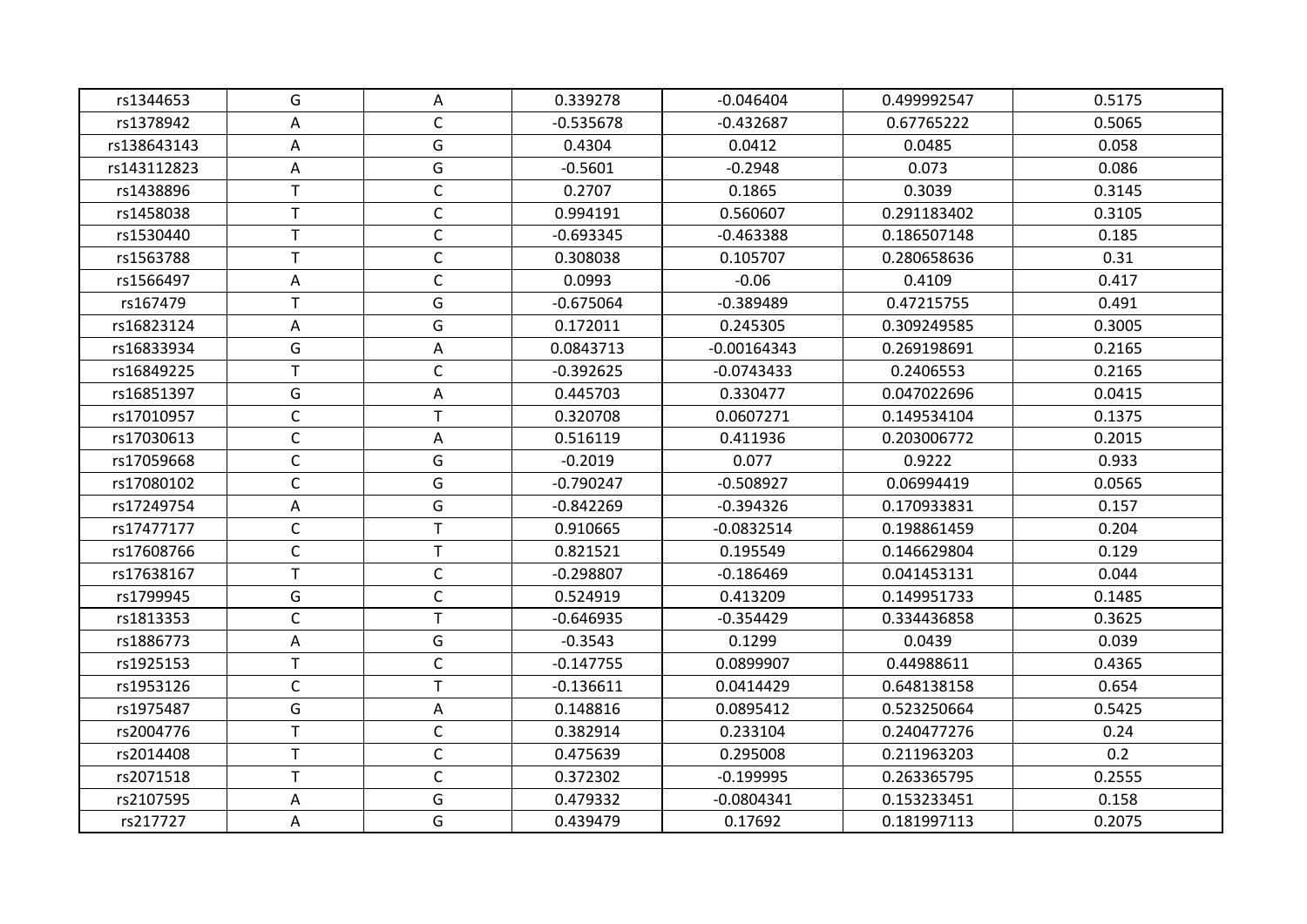| rs2240736  | $\mathsf T$  | $\mathsf{C}$ | 0.34834     | 0.145481     | 0.735365767 | 0.634  |
|------------|--------------|--------------|-------------|--------------|-------------|--------|
| rs2270860  | T            | $\mathsf{C}$ | 0.290385    | 0.100829     | 0.292933093 | 0.323  |
| rs2282978  | $\mathsf C$  | T            | $-0.448983$ | 0.00484285   | 0.324966994 | 0.3425 |
| rs2289081  | $\mathsf C$  | G            | $-0.1263$   | 0.076        | 0.3657      | 0.3705 |
| rs2289125  | Α            | $\mathsf{C}$ | $-0.1581$   | 0.1344       | 0.2308      | 0.2185 |
| rs2291435  | $\mathsf{T}$ | $\mathsf{C}$ | $-0.295204$ | $-0.106903$  | 0.539460329 | 0.545  |
| rs2302061  | $\mathsf C$  | G            | 0.23424     | $-0.0500163$ | 0.123869621 | 0.116  |
| rs2304130  | G            | Α            | 0.154366    | 0.150935     | 0.084240712 | 0.076  |
| rs2306374  | T            | $\mathsf{C}$ | $-0.2313$   | $-0.1545$    | 0.844       | 0.834  |
| rs2467099  | $\top$       | $\mathsf{C}$ | $-0.2162$   | $-0.0711$    | 0.2158      | 0.219  |
|            | T            | $\mathsf{C}$ | 0.303541    | 0.185354     | 0.13989367  | 0.128  |
| rs2493292  | $\mathsf T$  |              |             |              |             |        |
| rs2521501  |              | Α            | 0.73719     | 0.372526     | 0.322813293 | 0.5035 |
| rs2760061  | Α            | T            | 0.2892      | 0.2245       | 0.4727      | 0.509  |
| rs2782980  | $\mathsf{C}$ | T.           | 0.361888    | 0.305199     | 0.720022785 | 0.7075 |
| rs2854275  | Α            | $\mathsf{C}$ | $-0.149172$ | $-0.412237$  | 0.146004233 | 0.115  |
| rs2898290  | $\mathsf C$  | T            | $-0.358636$ | $-0.16728$   | 0.527666436 | 0.5265 |
| rs2932538  | G            | Α            | 0.380584    | 0.304108     | 0.744222115 | 0.7255 |
| rs2969070  | Α            | G            | $-0.272432$ | $-0.154526$  | 0.628478798 | 0.643  |
| rs2972146  | T            | G            | 0.165733    | 0.076686     | 0.646768217 | 0.627  |
| rs2978098  | Α            | $\mathsf C$  | 0.1623      | 0.1215       | 0.5626      | 0.5445 |
| rs2978456  | $\top$       | $\mathsf{C}$ | $-0.1884$   | $-0.0648$    | 0.5555      | 0.559  |
| rs3184504  | $\mathsf C$  | T.           | $-0.597525$ | $-0.532$     | 0.516598998 | 0.5015 |
| rs319690   | $\mathsf C$  | $\mathsf{T}$ | $-0.356888$ | $-0.263563$  | 0.304141764 | 0.4175 |
| rs33063    | G            | Α            | $-0.247251$ | 0.0445454    | 0.847540886 | 0.866  |
| rs34591516 | $\mathsf{T}$ | $\mathsf{C}$ | 0.529147    | 0.365843     | 0.046120157 | 0.0515 |
| rs347591   | $\mathsf T$  | G            | 0.373337    | 0.148323     | 0.661068483 | 0.66   |
| rs34923683 | Α            | $\mathsf C$  | 0.3459      | $-0.1014$    | 0.0219      | 0.021  |
| rs35199222 | Α            | G            | 0.2979      | 0.1683       | 0.4391      | 0.446  |
| rs35479618 | Α            | G            | 1.451       | 0.815828     | 0.017074573 | 0.009  |
| rs3741378  | $\top$       | $\mathsf C$  | $-0.426811$ | $-0.23014$   | 0.13707216  | 0.1285 |
| rs3771371  | $\mathsf T$  | $\mathsf{C}$ | $-0.1771$   | $-0.0517$    | 0.5045      | 0.5865 |
| rs3774372  | $\mathsf C$  | T.           | $-0.434928$ | 0.315361     | 0.159051547 | 0.17   |
| rs381815   | $\mathsf T$  | $\mathsf C$  | 0.249563    | 0.104942     | 0.278346418 | 0.2815 |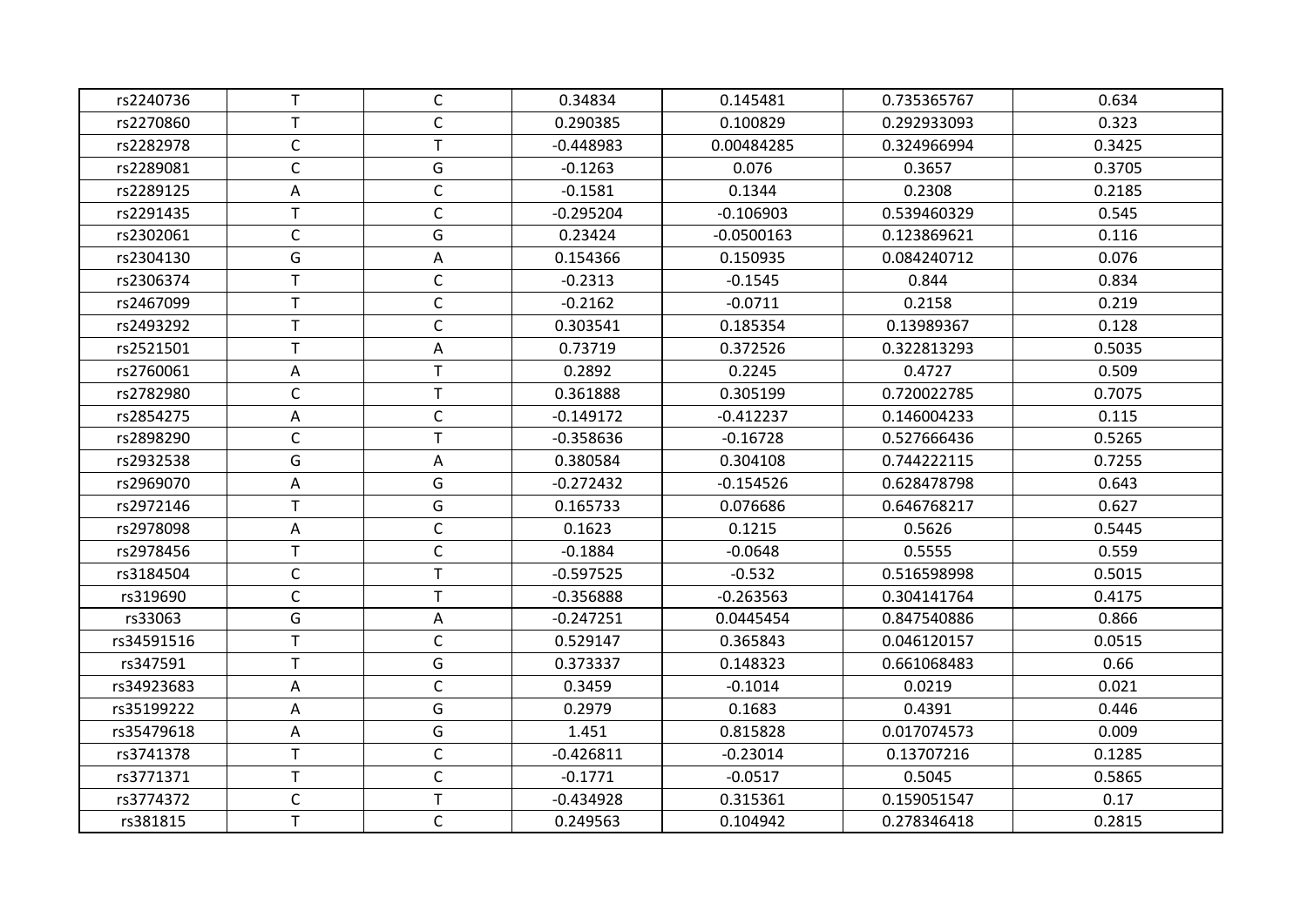| rs3820068  | A            | G            | 0.3666       | 0.1801       | 0.7978      | 0.815  |
|------------|--------------|--------------|--------------|--------------|-------------|--------|
| rs3889199  | A            | G            | 0.2329       | $-0.0664$    | 0.7113      | 0.732  |
| rs3918226  | $\mathsf T$  | $\mathsf C$  | 0.869127     | 0.674368     | 0.081427122 | 0.0795 |
| rs419076   | $\mathsf C$  | $\mathsf T$  | $-0.444502$  | $-0.315875$  | 0.526653511 | 0.525  |
| rs4245739  | A            | $\mathsf C$  | 0.0749155    | 0.137021     | 0.723630414 | 0.741  |
| rs4247374  | $\top$       | $\mathsf C$  | $-0.769531$  | $-0.401125$  | 0.142424156 | 0.1465 |
| rs4308     | Α            | G            | 0.256        | 0.1862       | 0.3793      | 0.375  |
| rs4360494  | $\mathsf C$  | G            | 0.1471       | $-0.0743$    | 0.549       | 0.5505 |
| rs4364717  | Α            | G            | $-0.1246$    | $-0.1362$    | 0.5387      | 0.543  |
| rs4373814  | C            | G            | 0.506873     | 0.232869     | 0.417569313 | 0.4385 |
| rs4387287  | $\mathsf C$  | Α            | $-0.330638$  | $-0.169602$  | 0.84363155  | 0.819  |
| rs4454254  | Α            | G            | $-0.2267$    | $-0.0244$    | 0.6351      | 0.627  |
| rs4494250  | Α            | G            | 0.365084     | 0.216617     | 0.362535668 | 0.337  |
| rs449789   | $\mathsf C$  | G            | 0.2589       | $-0.0194$    | 0.1349      | 0.135  |
| rs4511593  | $\top$       | $\mathsf C$  | $-0.2578$    | $-0.1401$    | 0.6504      | 0.6485 |
| rs452036   | Α            | G            | $-0.212201$  | 0.138969     | 0.358555387 | 0.3565 |
| rs4530754  | Α            | G            | $-0.0734193$ | 0.110055     | 0.545570052 | 0.558  |
| rs4601790  | G            | Α            | $-0.202853$  | $-0.155338$  | 0.271669908 | 0.2515 |
| rs4660293  | G            | Α            | 0.0161236    | 0.0588398    | 0.235487855 | 0.255  |
| rs470113   | G            | Α            | 0.33801      | 0.0687675    | 0.177187291 | 0.1885 |
| rs4728142  | Α            | G            | $-0.119776$  | $-0.0504695$ | 0.448524297 | 0.427  |
| rs4746172  | $\sf T$      | $\mathsf C$  | $-0.224334$  | $-0.0837615$ | 0.736929685 | 0.753  |
| rs4823006  | G            | Α            | $-0.197275$  | $-0.090671$  | 0.450522423 | 0.4185 |
| rs4952611  | T            | $\mathsf{C}$ | $-0.1895$    | $-0.1143$    | 0.5862      | 0.6005 |
| rs5219     | $\mathsf C$  | T            | $-0.409501$  | $-0.13055$   | 0.640862566 | 0.6405 |
| rs5417     | Α            | $\mathsf C$  | 0.3207       | 0.2068       | 0.5839      | 0.5985 |
| rs55701159 | $\mathsf{T}$ | G            | 0.3261       | 0.1928       | 0.8898      | 0.8875 |
| rs55780018 | T            | $\mathsf C$  | $-0.3601$    | $-0.1686$    | 0.5568      | 0.564  |
| rs564699   | $\mathsf T$  | $\mathsf C$  | $-0.149$     | 0.0296       | 0.5347      | 0.522  |
| rs6015450  | G            | Α            | 0.756935     | 0.612697     | 0.119969827 | 0.139  |
| rs6081613  | Α            | G            | 0.1769       | $-0.0664$    | 0.2724      | 0.292  |
| rs6095241  | Α            | G            | $-0.25078$   | $-0.200195$  | 0.441583737 | 0.416  |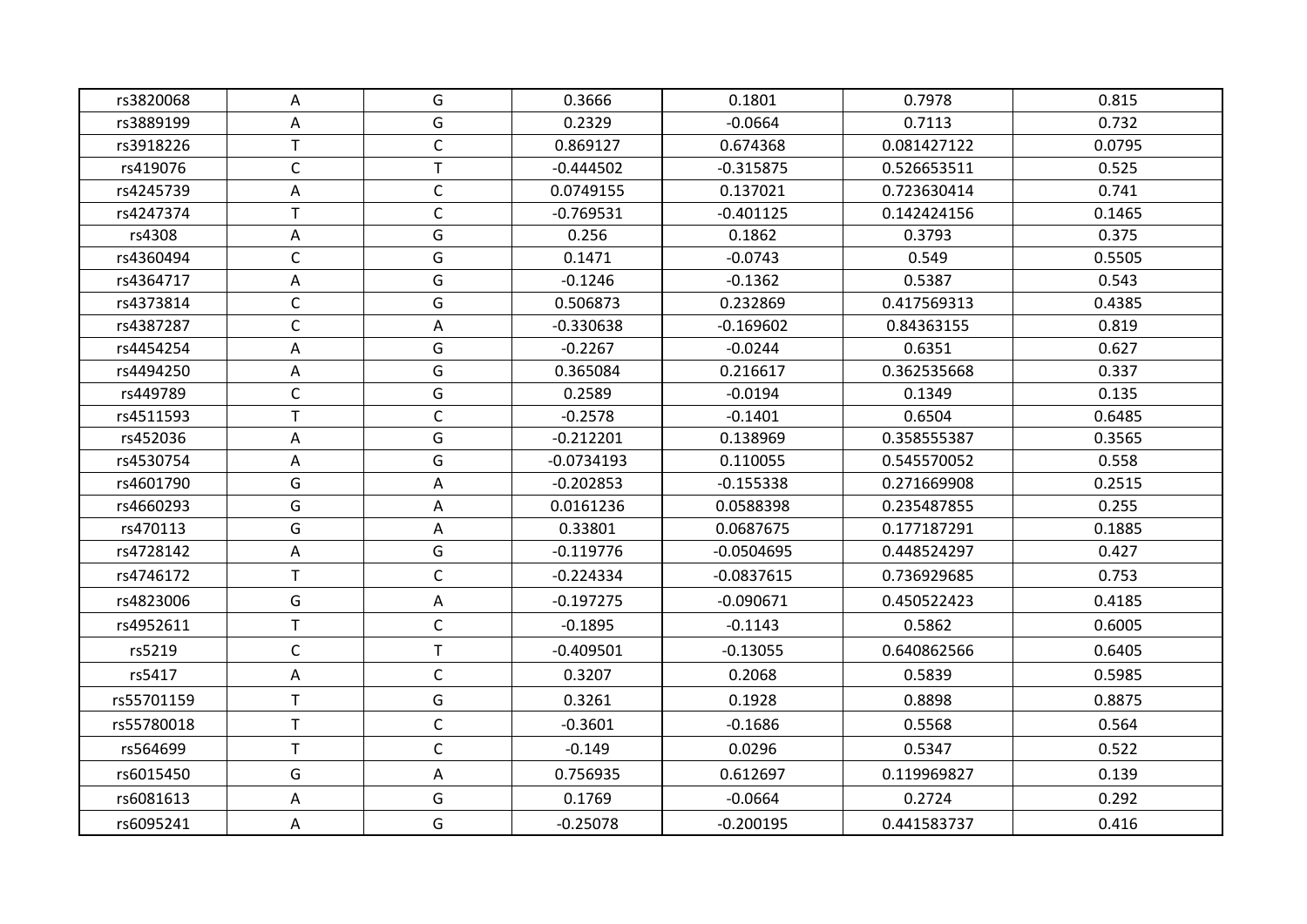| rs6108168  | A            | $\mathsf{C}$ | $-0.1761$   | $-0.1274$    | 0.258       | 0.225  |
|------------|--------------|--------------|-------------|--------------|-------------|--------|
| rs61760904 | $\mathsf T$  | $\mathsf C$  | 1.659       | 0.796369     | 0.007580108 | 0.0065 |
| rs62012628 | $\mathsf{T}$ | $\mathsf C$  | $-0.0704$   | $-0.1474$    | 0.2986      | 0.2915 |
| rs62080325 | Α            | G            | $-0.1705$   | $-0.026$     | 0.672       | 0.678  |
| rs62104477 | $\mathsf{T}$ | G            | 0.028       | 0.1484       | 0.33        | 0.3285 |
| rs62270945 | $\mathsf{T}$ | $\mathsf{C}$ | 0.1149      | $-0.2928$    | 0.0318      | 0.0245 |
| rs62524579 | Α            | G            | $-0.1304$   | $-0.1398$    | 0.5267      | 0.5415 |
| rs6271     | T            | $\mathsf{C}$ | $-0.6199$   | $-0.504536$  | 0.074853423 | 0.0475 |
| rs633185   | $\mathsf C$  | G            | 0.743115    | 0.427773     | 0.714520308 | 0.475  |
| rs6487543  | A            | G            | 0.2792      | 0.1315       | 0.7716      | 0.762  |
| rs6588634  | $\mathsf T$  | $\mathsf C$  | 0.281       | 0.0142       | 0.8957      | 0.9035 |
| rs6595838  | Α            | G            | 0.2358      | 0.131        | 0.2884      | 0.275  |
| rs661348   | $\mathsf{C}$ | $\mathsf{T}$ | 0.5409      | 0.248208     | 0.417384052 | 0.4315 |
| rs6686889  | $\mathsf{T}$ | $\mathsf{C}$ | 0.08        | 0.143        | 0.2617      | 0.2585 |
| rs66887589 | $\mathsf T$  | $\mathsf C$  | $-0.1889$   | $-0.1399$    | 0.5154      | 0.5185 |
| rs6712094  | G            | A            | $-0.65221$  | $-0.288628$  | 0.271541077 | 0.2675 |
| rs6722745  | $\mathsf{C}$ | $\mathsf{T}$ | 0.0219925   | 0.0338875    | 0.267035533 | 0.268  |
| rs67330701 | $\sf T$      | $\mathsf{C}$ | $-0.4589$   | $-0.3138$    | 0.0983      | 0.1065 |
| rs6797587  | G            | A            | 0.389687    | 0.260072     | 0.666281001 | 0.679  |
| rs6825911  | T            | $\mathsf{C}$ | $-0.442523$ | $-0.267342$  | 0.794567552 | 0.794  |
| rs6891344  | G            | A            | $-0.291373$ | $-0.17967$   | 0.178432665 | 0.1815 |
| rs6911827  | $\mathsf{T}$ | $\mathsf{C}$ | 0.1904      | 0.1393       | 0.4627      | 0.46   |
| rs6969780  | $\mathsf C$  | G            | 0.269091    | 0.230449     | 0.088772874 | 0.0905 |
| rs709209   | G            | Α            | $-0.151065$ | 0.0733656    | 0.341924447 | 0.552  |
| rs7103648  | G            | Α            | 0.429197    | 0.284818     | 0.387484562 | 0.4005 |
| rs7126805  | Α            | G            | 0.2048      | 0.0204       | 0.7371      | 0.6895 |
| rs7129220  | Α            | G            | 0.627377    | 0.305146     | 0.115472523 | 0.108  |
| rs7178615  | Α            | G            | $-0.171$    | $-0.1522$    | 0.3957      | 0.386  |
| rs7236548  | A            | $\mathsf C$  | 0.2517      | $-0.0473$    | 0.1819      | 0.182  |
| rs7248104  | A            | G            | $-0.321165$ | $-0.0772576$ | 0.417249897 | 0.4065 |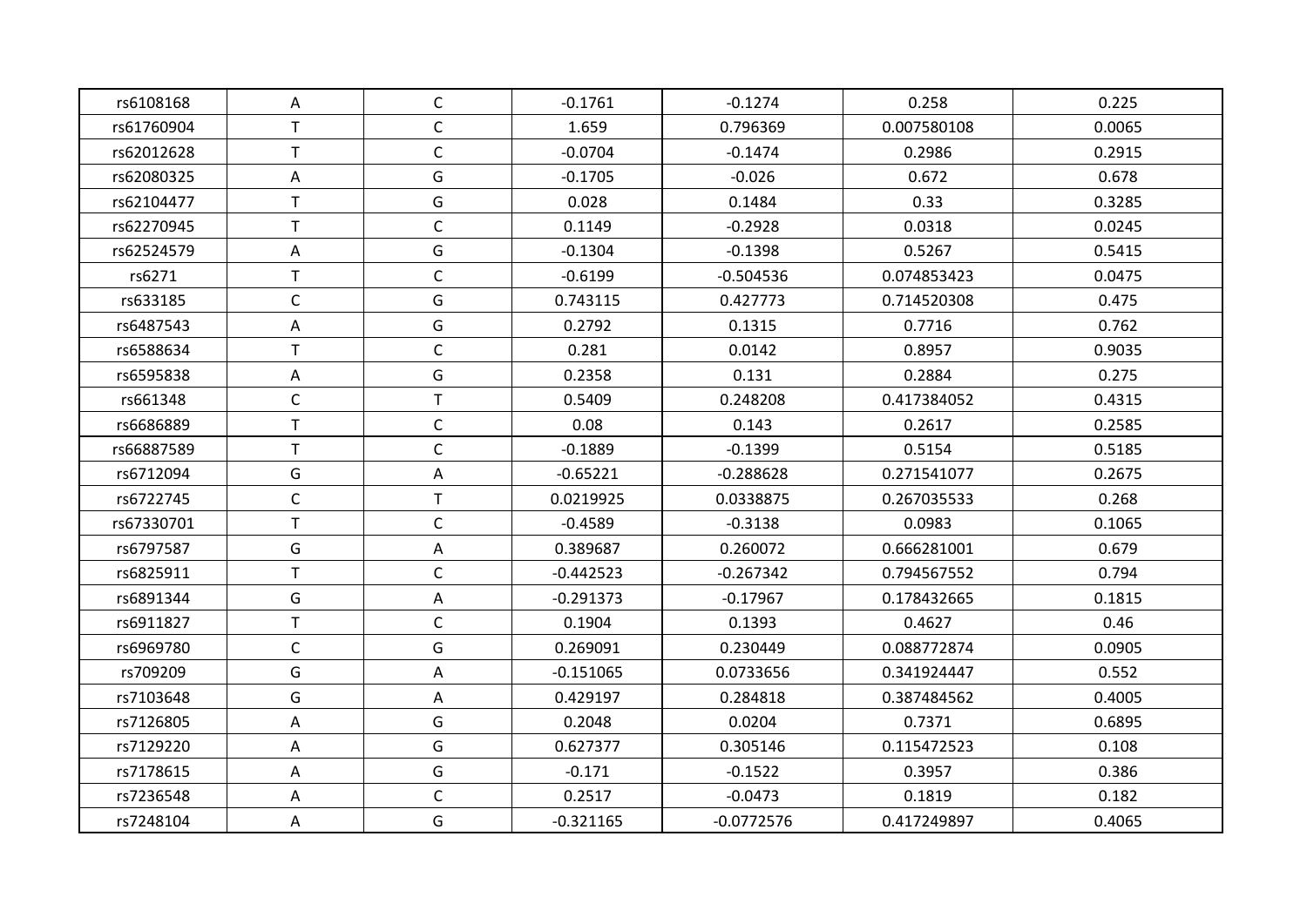| rs72765298 | T.           | $\mathsf{C}$ | $-0.4263$   | $-0.0411$    | 0.8851      | 0.876  |
|------------|--------------|--------------|-------------|--------------|-------------|--------|
| rs72812846 | Α            | $\mathsf T$  | $-0.2958$   | $-0.186$     | 0.2717      | 0.2865 |
| rs7302981  | G            | Α            | $-0.306399$ | $-0.228381$  | 0.628884456 | 0.611  |
| rs73046008 | A            | $\mathsf C$  | $-0.0968$   | 0.0763       | 0.7379      | 0.7265 |
| rs740406   | G            | Α            | 0.421657    | $-0.0407624$ | 0.056547216 | 0.077  |
| rs7406910  | $\mathsf C$  | T            | 0.318041    | 0.100579     | 0.912245709 | 0.9175 |
| rs740698   | $\sf T$      | $\mathsf C$  | $-0.1401$   | 0.0296       | 0.5775      | 0.5875 |
| rs743757   | $\mathsf C$  | G            | 0.2611      | 0.1841       | 0.1459      | 0.1395 |
| rs74439044 | $\mathsf T$  | $\mathsf{C}$ | $-0.4745$   | $-0.3807$    | 0.9039      | 0.9045 |
| rs745821   | T            | G            | 0.1961      | 0.1496       | 0.7439      | 0.7245 |
| rs7500448  | Α            | G            | 0.2088      | $-0.0853$    | 0.7452      | 0.7365 |
| rs7515635  | $\mathsf C$  | $\mathsf{T}$ | $-0.263748$ | $-0.129411$  | 0.542327267 | 0.521  |
| rs751984   | $\mathsf C$  | T.           | $-0.514495$ | $-0.455674$  | 0.113849498 | 0.13   |
| rs7562     | $\sf T$      | $\mathsf C$  | 0.1818      | 0.0921       | 0.5267      | 0.556  |
| rs757081   | G            | $\mathsf C$  | 0.447886    | 0.145543     | 0.335298335 | 0.3255 |
| rs7592578  | $\mathsf T$  | G            | $-0.3505$   | $-0.2117$    | 0.2127      | 0.174  |
| rs76206723 | Α            | G            | $-0.2358$   | 0.033        | 0.1093      | 0.111  |
| rs76326501 | Α            | $\mathsf C$  | 0.6863      | 0.4126       | 0.9119      | 0.9225 |
| rs78378222 | $\sf T$      | G            | $-0.2218$   | $-0.7595$    | 0.9825      | 0.986  |
| rs78648104 | $\mathsf T$  | $\mathsf{C}$ | $-0.3291$   | $-0.2041$    | 0.9119      | 0.922  |
| rs79089478 | $\mathsf T$  | $\mathsf C$  | 0.5491      | 0.1571       | 0.9735      | 0.9735 |
| rs79146658 | T            | $\mathsf{C}$ | 0.1073      | $-0.2454$    | 0.9174      | 0.902  |
| rs8016306  | Α            | G            | 0.2502      | 0.1434       | 0.7939      | 0.7795 |
| rs805303   | Α            | G            | $-0.233844$ | $-0.169344$  | 0.372244148 | 0.3675 |
| rs8059962  | $\mathsf T$  | $\mathsf C$  | $-0.0898$   | $-0.1025$    | 0.4217      | 0.407  |
| rs8068318  | $\mathsf{T}$ | $\mathsf{C}$ | 0.34965     | 0.146069     | 0.734149856 | 0.566  |
| rs8258     | $\sf T$      | $\mathsf C$  | 0.0814      | $-0.0943$    | 0.366       | 0.365  |
| rs867186   | G            | A            | 0.00155469  | $-0.1409$    | 0.087917548 | 0.1145 |
| rs871606   | $\mathsf C$  | $\sf T$      | $-0.289662$ | 0.302018     | 0.104090657 | 0.104  |
| rs880315   | $\mathsf C$  | T.           | 0.500876    | 0.241354     | 0.340373504 | 0.3645 |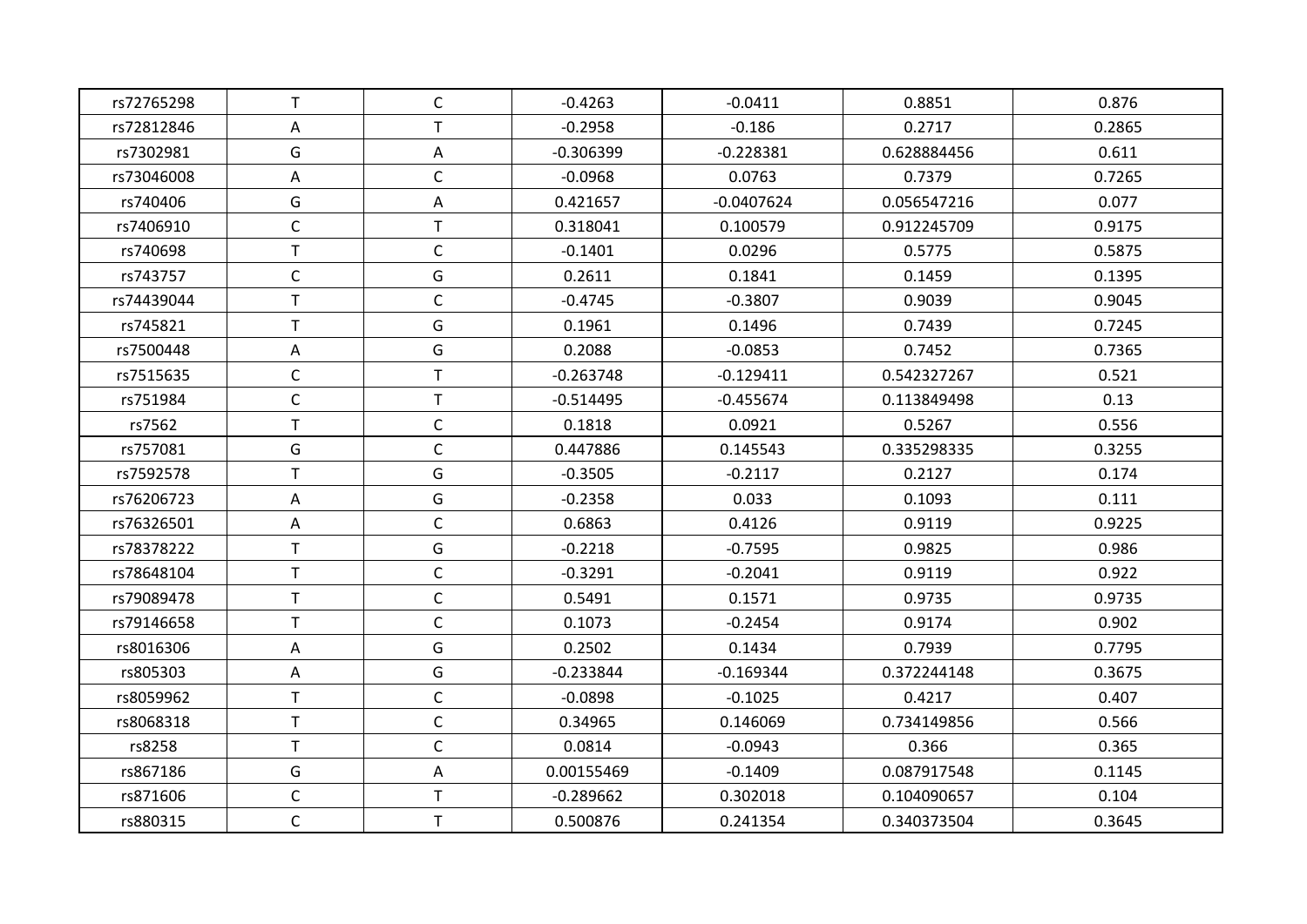| rs891511  | $\mathsf{A}$              | G           | $-0.427107$  | $-0.259213$ | 0.323458639 | 0.2975 |
|-----------|---------------------------|-------------|--------------|-------------|-------------|--------|
| rs894344  | $\boldsymbol{\mathsf{A}}$ | G           | $-0.1628$    | $-0.0623$   | 0.5904      | 0.5965 |
| rs900145  | $\mathsf{T}$              | $\mathsf C$ | 0.184834     | 0.183106    | 0.703691742 | 0.7115 |
| rs918466  | $\mathsf{A}$              | G           | $-0.0492034$ | $-0.155504$ | 0.40777956  | 0.4085 |
| rs9306160 | $\mathsf{C}$              | $\mathsf T$ | 0.26583      | 0.167133    | 0.578906461 | 0.607  |
| rs9323988 | $\mathsf T$               | $\mathsf C$ | $-0.2166$    | $-0.0546$   | 0.6181      | 0.602  |
| rs932764  | G                         | A           | 0.419647     | 0.191508    | 0.4212426   | 0.4445 |
| rs9337951 | $\mathsf{A}$              | G           | 0.1478       | $-0.1339$   | 0.329       | 0.2995 |
| rs9349379 | G                         | A           | $-0.300474$  | 0.0554075   | 0.405506026 | 0.3975 |
| rs9372498 | A                         | $\sf T$     | 0.4119       | 0.2314      | 0.0843      | 0.0905 |
| rs953492  | Α                         | G           | 0.1555       | 0.1531      | 0.4807      | 0.502  |
| rs9662255 | $\mathsf{A}$              | $\mathsf C$ | $-0.156$     | 0.0096      | 0.4337      | 0.417  |
| rs9687065 | G                         | Α           | $-0.458015$  | $-0.302259$ | 0.185490339 | 0.207  |
| rs9827472 | $\mathsf T$               | $\mathsf C$ | $-0.1772$    | $-0.1483$   | 0.3593      | 0.3375 |
| rs9888615 | $\mathsf T$               | $\mathsf C$ | $-0.236$     | $-0.0898$   | 0.2977      | 0.3115 |
|           |                           |             |              |             |             |        |
|           |                           |             |              |             |             |        |
|           |                           |             |              |             |             |        |
|           |                           |             |              |             |             |        |
|           |                           |             |              |             |             |        |
|           |                           |             |              |             |             |        |
|           |                           |             |              |             |             |        |
|           |                           |             |              |             |             |        |
|           |                           |             |              |             |             |        |
|           |                           |             |              |             |             |        |
|           |                           |             |              |             |             |        |
|           |                           |             |              |             |             |        |
|           |                           |             |              |             |             |        |
|           |                           |             |              |             |             |        |
|           |                           |             |              |             |             |        |